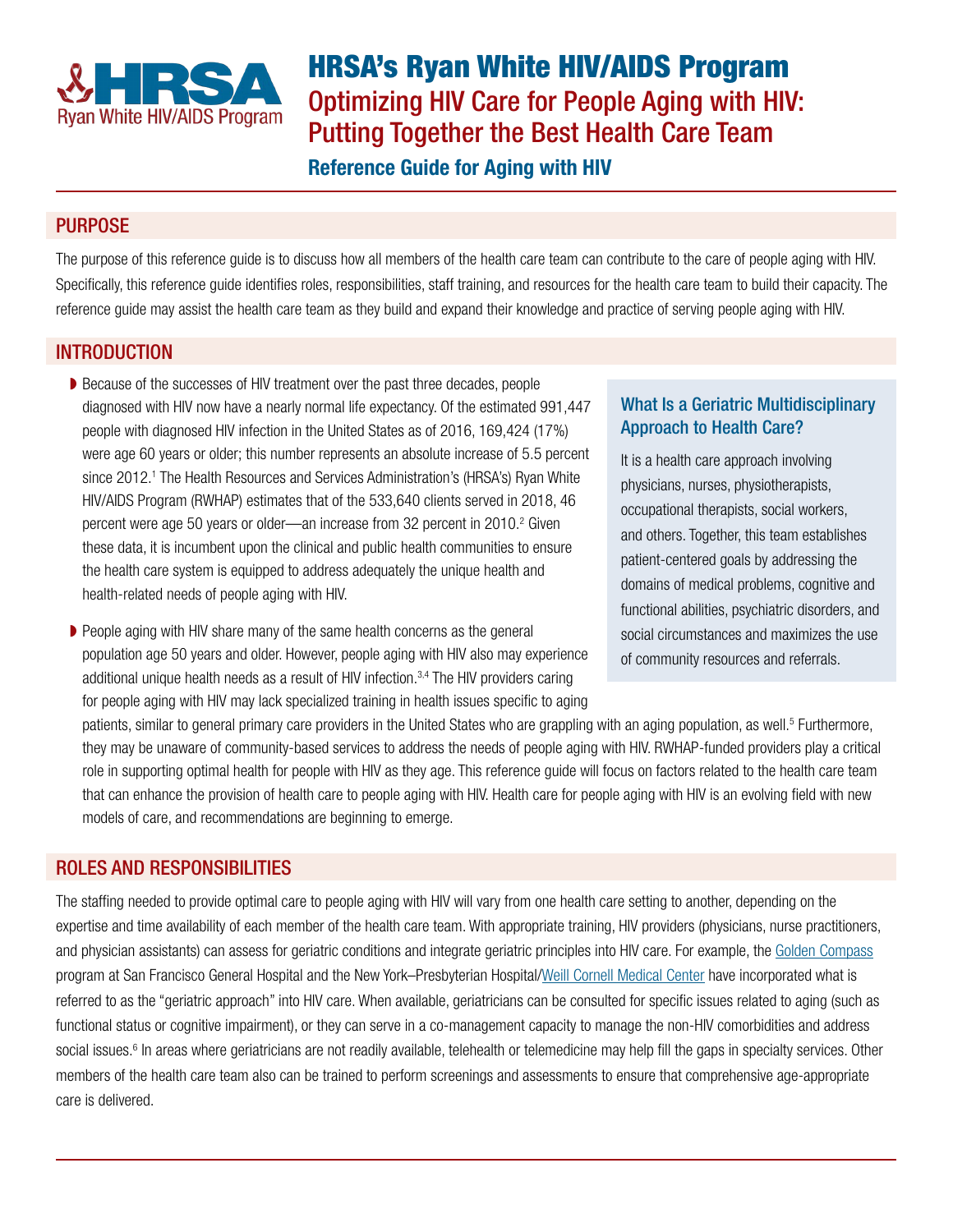- **Nurses and medical assistants** may conduct many of the geriatric assessments and determine medication adherence and health literacy. They then can share the information gathered with the HIV provider to make decisions or appropriate referrals.
- **Delinical pharmacists**—either onsite or easily accessible—may assist in assessing polypharmacy; advise on potential drug interactions, cumulative side effects of medications, inappropriate dosing, and unnecessary medications; and assess for medication adherence and literacy. Because patients may need to pick up their medications every 30 to 90 days, clinical pharmacists may have more regular contact with patients than the HIV provider, and they can develop their own relationship with patients.
- ▶ Behavioral health providers (social workers, counselors, psychologists, or psychiatrists) who work closely with the HIV provider are an important adjunct to HIV care. The behavioral health provider may consult with or be integrated as a member of the HIV health care team. Although HIV providers can initiate and maintain medication therapy for common psychiatric conditions (such as depression or anxiety), people aging with HIV and psychiatric comorbidities may benefit especially from having a behavioral health provider as part of their care to avoid adverse drug reactions, polypharmacy, and drug interactions.
- Medical case managers identify barriers to achieving optimal health outcomes faced by people aging with HIV, as well as resources available to help overcome those barriers. They inquire about and make plans to address social needs, isolation, housing, food, oral health care, transportation, and support systems. Medical case managers are vital because—knowing all the available Ryan White HIV/AIDS Program services in the geographic area that people aging with HIV can access—they can assist the client in navigating insurance systems challenges; discussing advance care planning, including long-term care; and connecting the client with services available in the community, such as nutrition programs, wellness coordinators, and support groups. Medical case managers serve as a crucial link to available community resources, such as low-cost eyeglasses and hearing aids; dentists; drop-in centers or day programs to promote socialization; and exercise facilities to promote aerobic exercise, which has been shown to improve cognitive function.<sup>7</sup> Many medical case managers will need to become familiar with the various community resources for people aging with HIV, and they may find it useful to work with peer navigators (also known as outreach workers or community health workers) to bring community resources to the attention of people aging with HIV.

### STAFF TRAINING

To ensure that people aging with HIV receive appropriate assessments, counseling, and referrals, all members of the HIV health care team should receive general training on the geriatric approach to care. In addition, each member of the health care team should receive training on how to administer the geriatric assessment tools, as well as on the appropriate next steps based on the results of those assessments and availability of existing community resources. Likewise, geriatricians who are part of the health care team (within or outside of the health

#### Examples of Assessments for People Aging with HIV

- **▶ Cognition**
- **▶ Financial management**
- Gait and mobility
- **▶ Hearing**
- Housing
- Mental health
- **D** Nutrition
- Oral health
- Polypharmacy
- Sexual health
- ◗ Sleep pattern and quality
- ◗ Social engagement
- Substance use
- **▶ Transportation access**
- Vaccination history
- ◗ Vision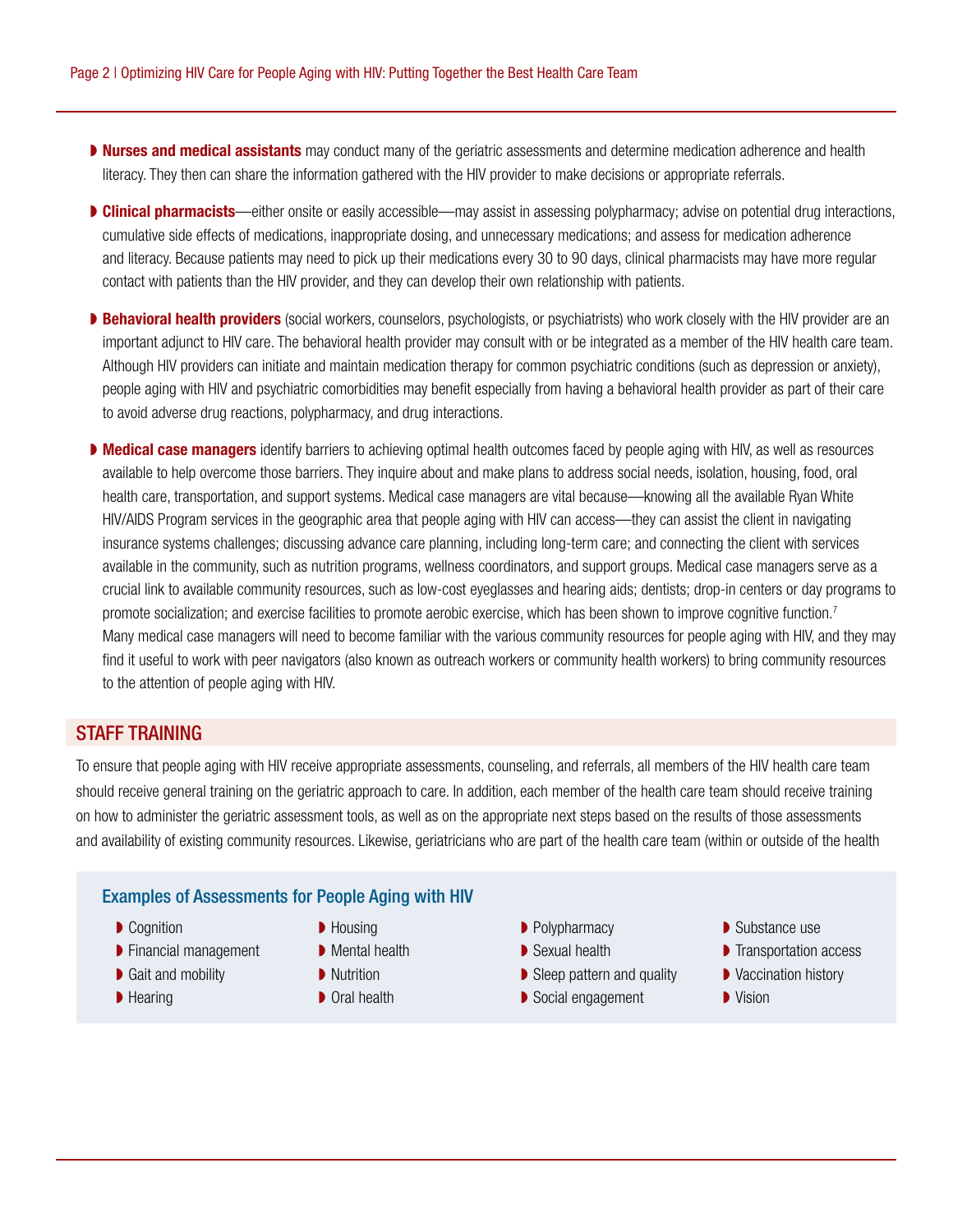center) should be trained on the progress of HIV disease, HIV care basics, and key drug–drug interactions with antiretroviral therapy. Many types of trainings are available to help ensure that all staff have appropriate HIV and geriatric care knowledge. Training is available through webinars provided by the RWHAP Part F AIDS Education and Training Centers (AETCs), continuing medical education/continuing nursing education events, conferences, workshops, self-directed learning modules, and collaborative learning groups.

### ORGANIZATIONAL CAPACITY

To provide optimal care to people aging with HIV by ensuring that the appropriate geriatric assessments and referrals are made, each HIV health care setting will need to solicit buy-in from the leadership and then assess the current level of geriatric focus that is part of the practice. The organizational capacity assessment should include the evaluation of staffing, health care team members' roles and responsibilities, structure of the health care team, scope of practice of each member of the health care team, and availability of internal and external resources. HIV health care settings will need a well-trained health care team, adequate physical resources, and collaborative partnerships to care effectively for people aging with HIV. The necessary organizational capacity assessments should include the following:

#### ● Organizational development

- > HIV health care settings should address the needs of the people aging with HIV by-
	- Developing goals, values, policies, and procedures
	- Developing specific actions to achieve goals. Actions may result in changes to the patient flow in the HIV health care setting or additional responsibilities placed upon various members of the health care team.
	- Measuring the outcome and effectiveness of capacity building using a quality improvement approach
		- > Measurable outcomes, such as the number of people aging with HIV who are being screened and appropriately referred for frailty, should be set at the start of capacity building.
		- > Evaluation of the program should be done at the organizational and individual levels.
- Workforce development
	- > Ensure that health care team members have the capacity or ability to carry out their duties—for instance, assuring health care team members can administer the assessments and screenings, are aware of and can discuss aging issues, make the appropriate referrals, and are aware of community resources for people aging with HIV.
		- For example, the health care team may receive training on recognizing and addressing isolation, stigma, and loneliness among people who are aging with HIV.

#### **▶ Resources**

- > Ensure the availability of staffing, physical space, administrative support, planning tools, accessible electronic health records, financial support, and appropriate allocation of the resources to address the needs of people aging with HIV.
	- For example, ensure all signage—from the parking lot to the examination room—is in a large-size font.
- > Enhance existing resources to improve care.
	- For example, build decision support tools and reminders for geriatric assessments into the electronic health records, and indicate the appropriate level and type of referral. These tools support integration of the geriatric approach into HIV care.